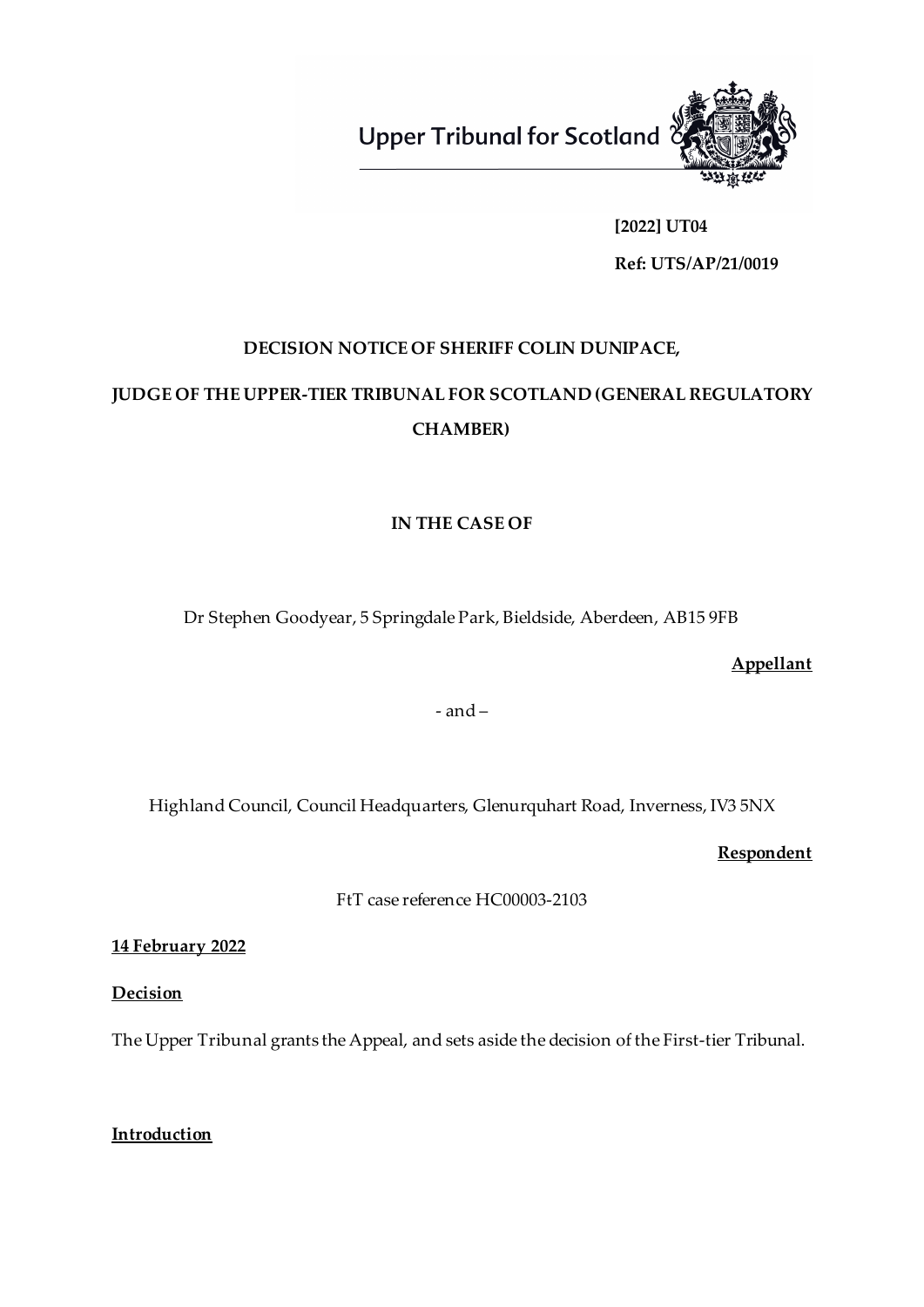1. Dr Stephen Goodyear, (hereinafter referred to as 'the Appellant') received a Penalty Charge Notice (hereinafter referred to as a 'PCN') on 4 December 2020 in relation to an alleged parking contravention in Lisgarry Court, Portree, Skye at 11.08 on that date. The Appellant submitted an informal appeal against this imposition on 14 December 2020, which appeal was rejected on 15 December 2020. A Notice to Owner was issued by Highland Council, Council Headquarters, Glenurquhart Road, Inverness, IV3 5NX (hereinafter referred to as 'the Council') on 14 January 2021, and the Appellant submitted a formal appeal with detailed representations to the Council on 6 February 2021. The Council issued a Notice of Rejection in respect of these submissions on 10 February 2021. The Appellant subsequently submitted an appeal to the First-tier Tribunal and the matter was considered by a Legal Member of that Tribunal on 17 March 2021. Neither the Appellant nor the Council chose to be represented at that Hearing. Having considered the written representations of the Appellant and the Council, the Legal Member dismissed the appeal. The reasons for the dismissal of the appeal are as fully set out on the written determination of the Legal Member dated 17 March 2021.

2. Thereafter the Appellant sought Permission to Appeal against that decision, on two grounds, namely:

a*) The Adjudicator erred in law by not taking into account that the signage under dispute was outside the boundary of the car park and therefore did not apply to the bay in which the Applicant parked his vehicle. In their own evidence the Respondent admit that the "safety mesh fencing was erected bordering the car parks." Therefore, as this signage is situated on the other side of the fence, it is outside of the car park and does not apply, regardless of its visibility.*

*b) The Adjudicator erred in law in the application of the "reasonable driver" test. The evidence shows that the Respondent was continuing to advertise the availability of long stay parking, yet the only physically available bays were those that ordinarily would have been only for motor homes if the rest of the car park had not been closed. Given the offer of long stay parking and the fact the "Motor homes only" signage was outside the car park, the*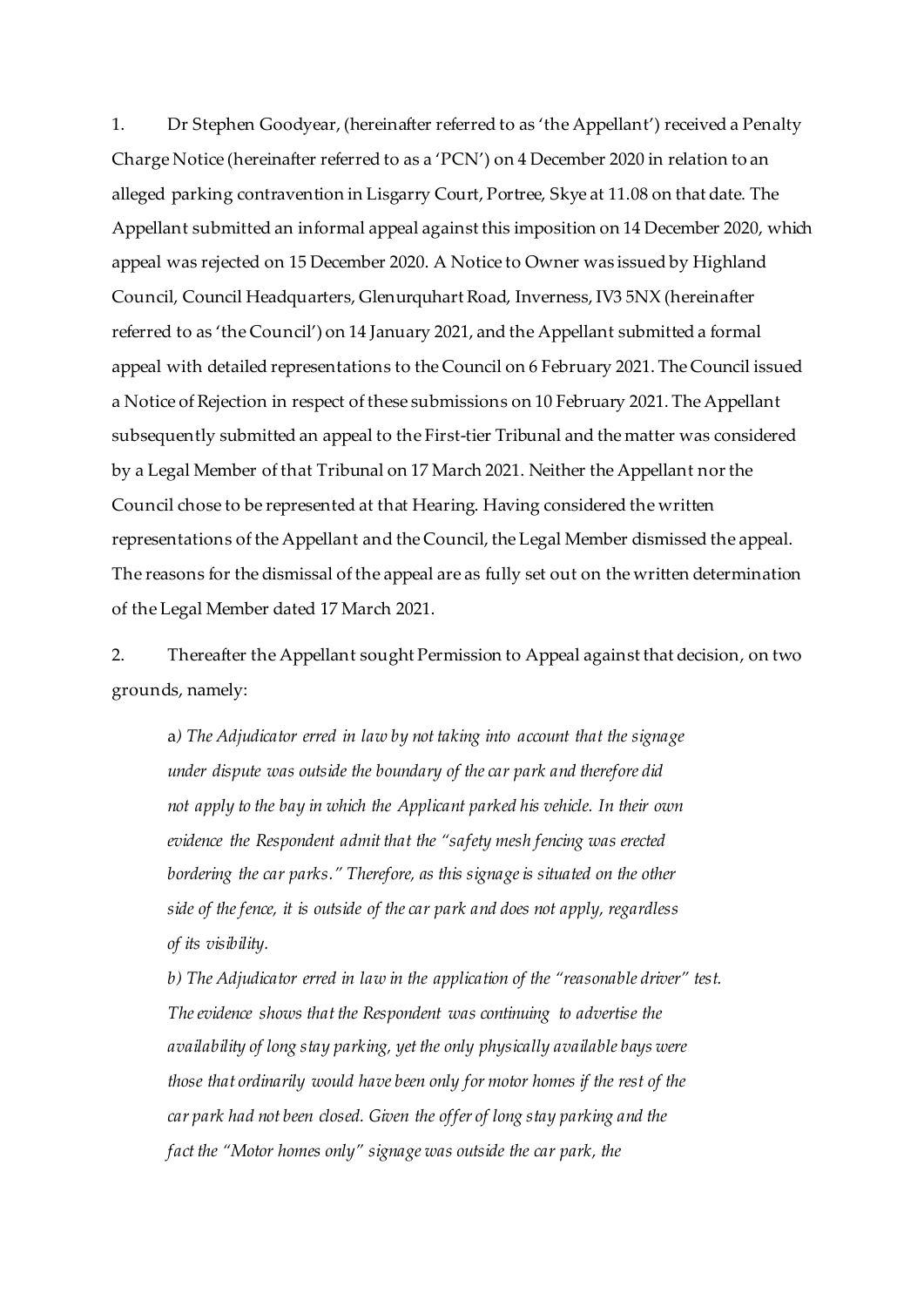*"reasonable driver" could have parked in the bay, which is further evidenced by another motorist parking at the location on the same date.* 

The application for Permission to Appeal was subsequently considered by a different Legal Member of the First-tier Tribunal and Permission to Appeal was granted on 1 June 2021. Whilst the second Legal Member did not give detailed reasons for granting Permission to Appeal, it was stated that this Legal Member considered that both grounds, which were said to be interconnected, were arguable as points of law.

3. In support of his application for permission to appeal the Appellant has submitted the following requisite documentation, namely:

a. Form UTS-1

b. Adjudicator's decision

c. Decision of First-tier Tribunal allowing Permission to Appeal

### **Grounds of Appeal**

4. The full grounds of appeal as now set out by the Appellant are as follows:

*1. The Adjudicator erred in law by not taking into account that the signage under dispute was outside the boundary of the carpark and therefore did not apply to the bay in which SV20XDG was parked. Highland Council admit in their own evidence that the "safety mesh fencing was erected bordering the car parks". Therefore, any signage – like the sign in question – on the other side of the fence is outside the carpark and does not apply, regardless of how easily it can be read.*

*2. The Adjudicator erred in law in the application of a reasonable driver test. The evidence provided proved that the Highland Council was continuing to advertise the availability of Long Stay parking and yet the only physically available bays were those that ordinarily would have been for motor homes only if the rest of the carpark had not been closed. Given the offer of Long Stay parking and the fact the "Motor homes only" signage was outside the carpark, a "reasonable driver" could have parked in the bay. This is further evidenced by another motorist parking in a similarly marked bay on the same date.*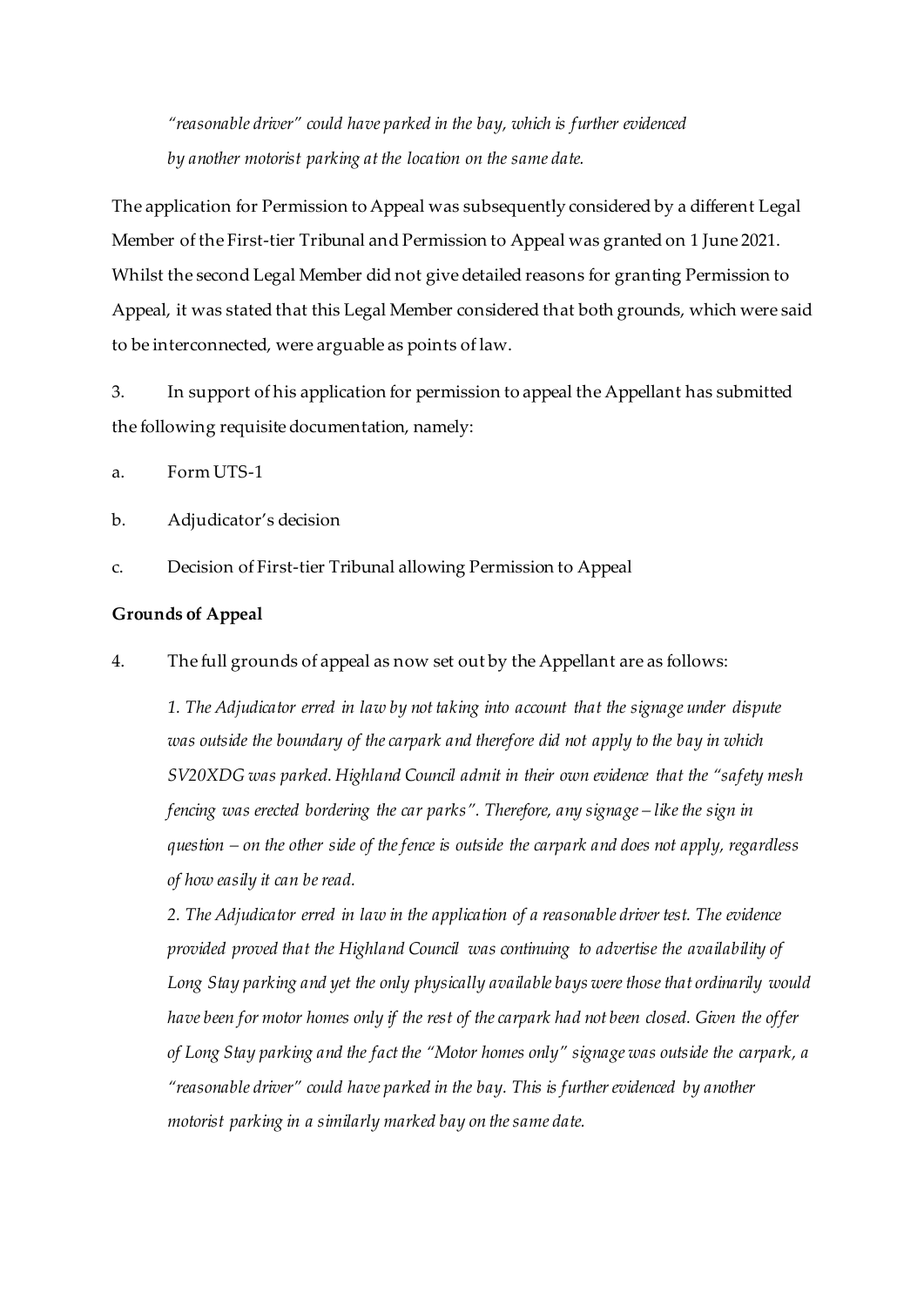*I appreciate that if a driver is uncertain about signage, they should not make assumptions. However, the nature of the signage (including the unambiguous sign offering Long Stay parking for cars), the carpark's temporary configuration and the seemingly deliberate (and indeed common-sense) separation of the sign otherwise precluding the use of the bay by cars was actively misleading to the point I was left with no doubt it was the Highland Council's intention cars should be allowed to park there.*

*As the First-tier Tribunal found, when I requested permission to appeal, these grounds are both arguable as points of law in accordance with Advocate General for Scotland v Murray Group Holdings Limited (2015) CSIH 77.* 

5. Theprocedural history of this appeal, is as above narrated. Neither party has indicated that they wished a full oral hearing in relation to this matter. In their response to the Notice of Appeal Letter, the Council have advised that they do not oppose the Appeal and further that they consider that all relevant information in respect of this contravention has already been submitted. The Appellant has not submitted any further information in respect of this appeal and no further submissions have been made by or on his behalf.

6. In determining this matter I have noted that the relevant issue before the First-tier Tribunal related to the sufficiency of the signage at that locus. It appears to be a matter of agreement between the parties that at the relevant time the Appellant was the registered keeper of the subject motor vehicle, and that the applicable legislation is '*The Highland Council (Prohibition and Restriction of Waiting and Loading and Parking Places) (Decriminalised Parking Enforcement and Consolidation) Order 2016',* as well as the '*Road Traffic Regulation Act 1984 Schedules 1 and 4*'.

7. In support of his initial appeal the Appellant had stated his position to be as follows:

*I have been advised to appeal on the grounds that the signage in the car park did not meet adequate standards and was misleading to the point that a PCN is not enforceable. On 4 December 2021 signage on Bridge Road showed that Highland Council ("HC") provided free long stay parking for cars in Lisigarry Court. Ongoing construction work meant that the car park had been temporarily reconfigured, with much of it blocked off by security fencing. The bay I parked in, like all the long stay bays that were not fenced off, indicated that motor*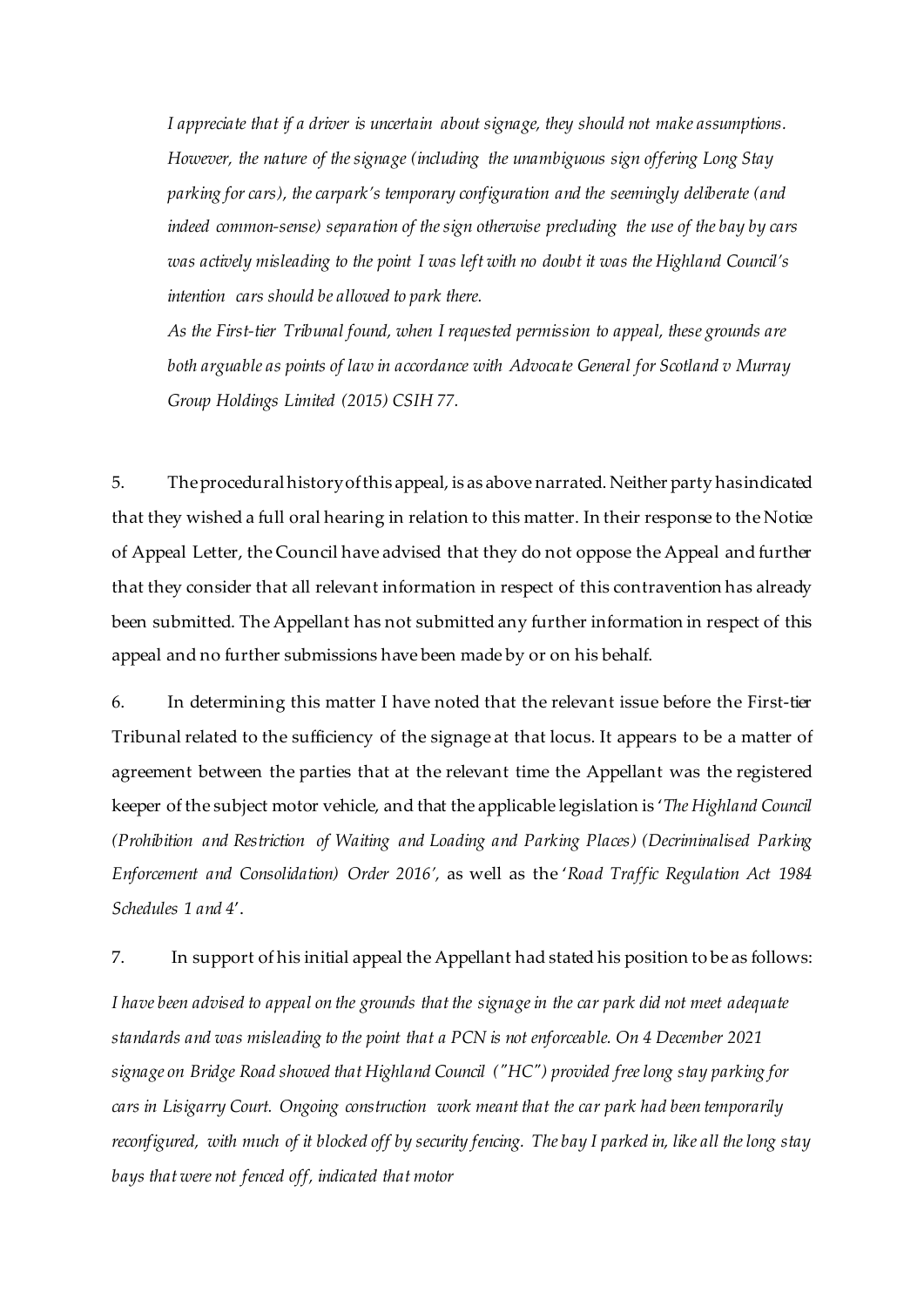*homes could also park in it. The bay's markings did not say "motor homes only" or otherwise exclude cars from using it. The only signage that could have ordinarily restricted its use was fenced off – clearly separating it from the bay – in the out-of-use section of the car park. The only other potentially relevant sign was misleading and indicated that additional parking could be found if necessary but seemed to suggest – presumably in error –*

*that one would have to drive through a stout security fence to access it. HC advertised long stay parking as signed on Bridge Road. The carpark was empty on my arrival and I parked in one of the few available bays appropriate for cars. If it was the intention of HC that these bays were not to be used while the rest of the long stay car park was out of use efforts should have been made to clearly signpost this. As it was, HC advertised that the car park was available for use by cars and no signs within the in-use (i.e., not fenced off) section of the*

*car park prohibited me from parking a car in the bay I chose. Issuing a PCN in these circumstances is in breach of the Highland Council Parking Policy to be fair (THC DPE Policy Statement 1.10.16), since: • the parking rules were not "explained and communicated" coherently or clearly; • the situation in the car park has manifestly not*

*been reviewed adequately to ensure that "traffic signs and road markings help motorists" to park; and • HC commits to ensuring that "all lining and signing is clear and unambiguous". On the basis of the grounds above I request that you cancel the PCN".*

8. The position of the Council in their written response was to the effect that:

*"Lisigarry Court car park consists of car and van parking to the west side and coach and motor home parking to the east. During the winter of 2020 a programme of necessary upgrading of the west car park commenced. This resulted in very few car parking spaces being available. The east side of the car park remained open for Buses, motor homes / camper vans only. Two additional public car parks are available in the village of Portree.*

*Safety mesh fencing was erected bordering the car parks. Although the Appellant indicates that signage was misleading, the photographic evidence obtained by the Attendant clearly de displaying 'campervan and motor home only' are situated directly in front of where parked. A road legend is also present. Photograph five (page 4) of the additional appeal summary provided by the Appellant is of little relevance as it is a Google street view from June 2011."*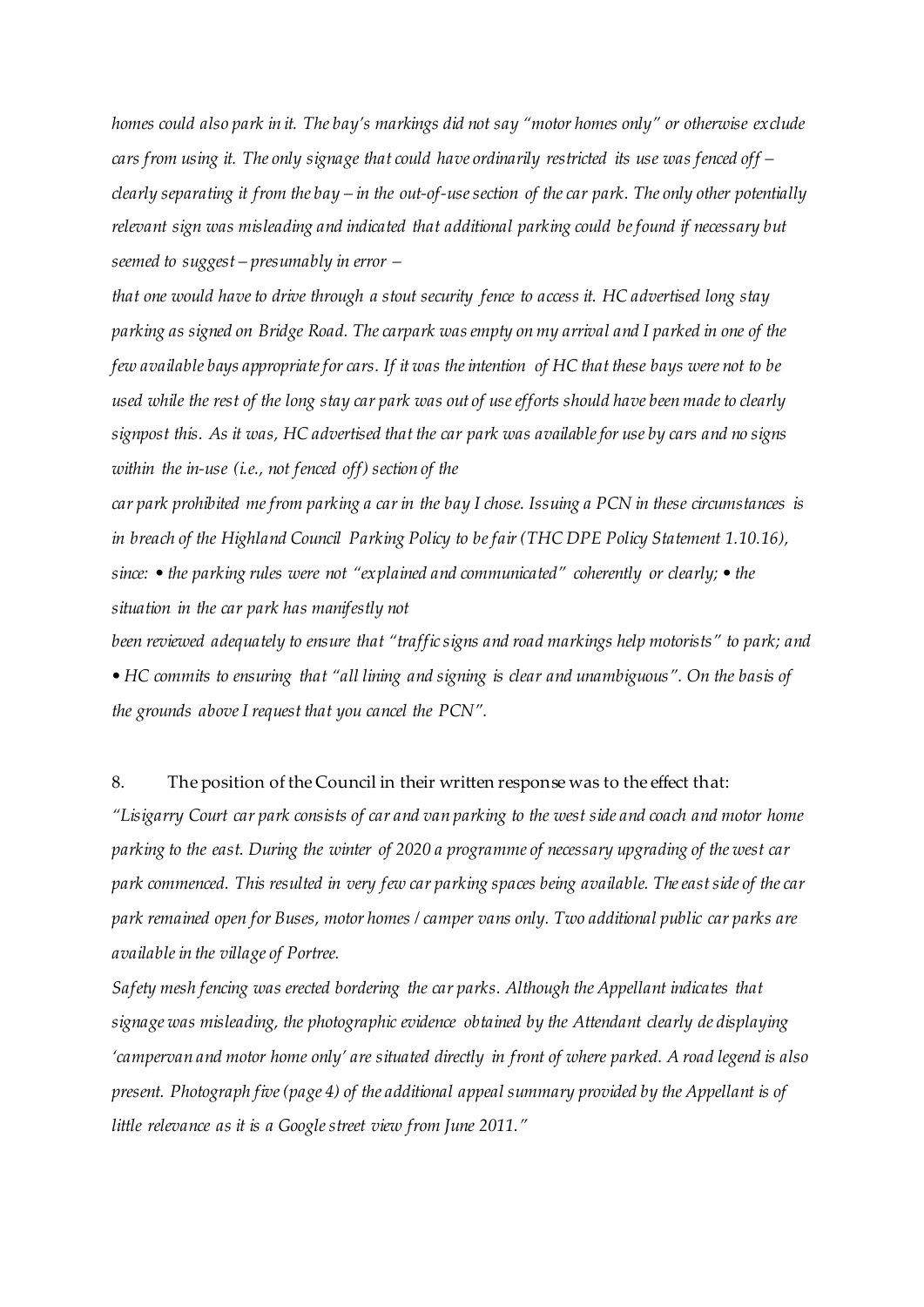9. In the determination of the Legal Member, relevant findings in fact were made to the following effect:

*"The Appellant parked his vehicle, SV20 XDG in a parking bay at Lisigarry Court, Portree on 04/12/2020.*

*A Penalty Charge Notice was properly issued and affixed to said vehicle at 11.08 hours the same day. The PCN relates to contravention code 23.*

*The parking bay used by the Appellant is reserved for use by motorhomes and campervans. There is sufficient visible signage affixed to posts directly at the rear of the bay, and road markings to convey this restriction to any reasonably observant driver.*

*The fact that the sign post is "behind" Heras fencing would not impact on the meaning or relevance of said signage in relation to the parking bay and no reasonable driver would consider said signage to be somehow "excluded" by the erection or positioning of said fencing, which does not obscure the sign. The combination of the wording of the road markings and signage is sufficient to clearly set out the relevant parking restriction.*

*The availability, or otherwise, of other parking for vehicles at the locus is not relevant to consideration of this appeal*."

The appeal by the Appellant was accordingly dismissed by the Legal Member.

10. As indicated above, the Appellant subsequently sought Permission to Appeal this decision from the First-tier Tribunal, in terms of Rule 18 of the First-tier Tribunal for Scotland General Regulatory Chamber Parking and Bus Rules of Procedure 2020 (contained in the Schedule of the Chamber Procedure Regulations 2020 (SSI No 98) (hereinafter referred to as 'the Procedure Rules'), and section 46(3) of the Tribunals (Scotland) Act 2014 (hereinafter referred to as 'the 2014 Act'). This application for Permission to Appeal was subsequently considered by a different Legal Member of the First-tier Tribunal on 1 June 2021, and in terms of the aforementioned Rule 18 of the Procedure Rules and section 46(3) of the Tribunals 2014 Act, Permission to Appeal was granted by the Legal Member on both of the grounds advanced.

#### **Discussion**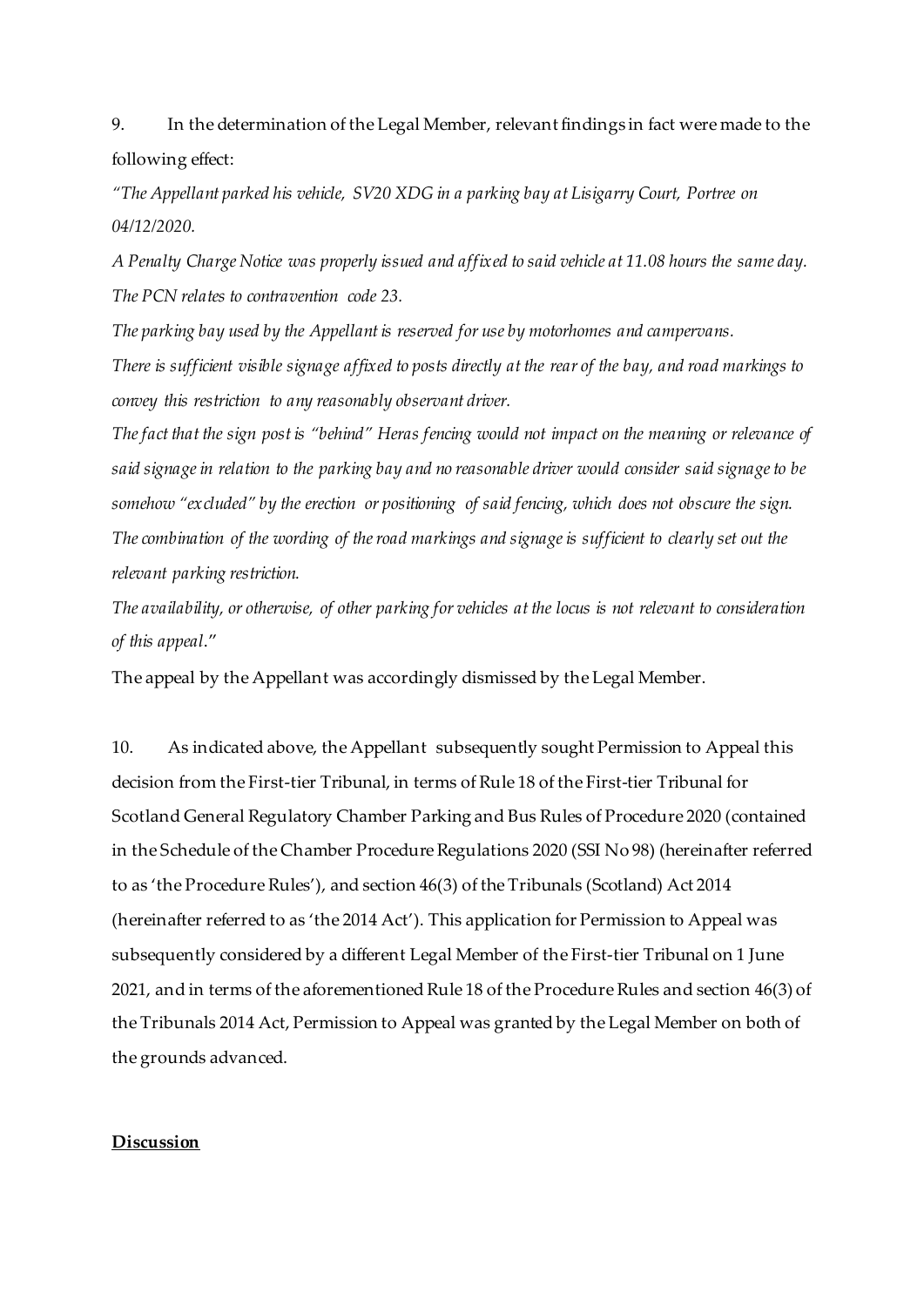11. The Parking and Bus Lane jurisdiction was brought within the integrated structure of Scottish Tribunals within the General Regulatory Chamber of the First-tier Tribunal for Scotland as part of its rolling programme of reform on 1 April 2020. Prior to that date there was no statutory right to seek permission to appeal decisions of adjudicators to the Upper Tribunal for Scotland. On that date the Adjudicators of the Parking and Bus-Lane Tribunal for Scotland became Legal Members of the General Regulatory Chamber of the First-tier Tribunal for Scotland. In the present application, the index contravention was alleged to have occurred on 4 December 2020 which follows the integration of the Parking and Bus Lane Tribunal into the General Regulatory Chamber. Accordingly, and given that the Appellant's appeal was considered by the Legal Member of the First-tier Tribunal and the determination was issued on 22 July 2021, there does exist a statutory right to seek permission to appeal to the Upper Tribunal for Scotland in relation to this matter.

12. The terms of section 46(1) the Tribunals (Scotland) Act 2014 ("the 2014 Act") provide that the Upper Tribunal for Scotland may only hear appeals in cases where Permission to Appeal has been granted either by the First-tier Tribunal or by the Upper Tribunal itself. Permission will only be granted in accordance with section 46(2) (b) of the 2014 Act if the Appellant has identified an arguable error on a point of law in the decision of the First-tier Tribunal which he wishes to appeal. It is noted that in the present appeal that Permission to Appeal has been granted by the First-tier Tribunal.

#### **Conclusion**

13. The Appellant has been granted Permission to Appeal to the Upper Tribunal in terms of section 46 (3) (a) of the 2014 Act. The question at this stage is whether the appellant has established the point of law in question in terms of Section 47(1) of the 2014 Act.

14. As a starting point it is helpful to note that the Council do not oppose this appeal, having confirmed same in writing and having lodged no further submissions to support the original determination of the First-tier Tribunal. Notwithstanding that concession on their part, I do not consider that this is the end of the matter, and that I still require to be satisfied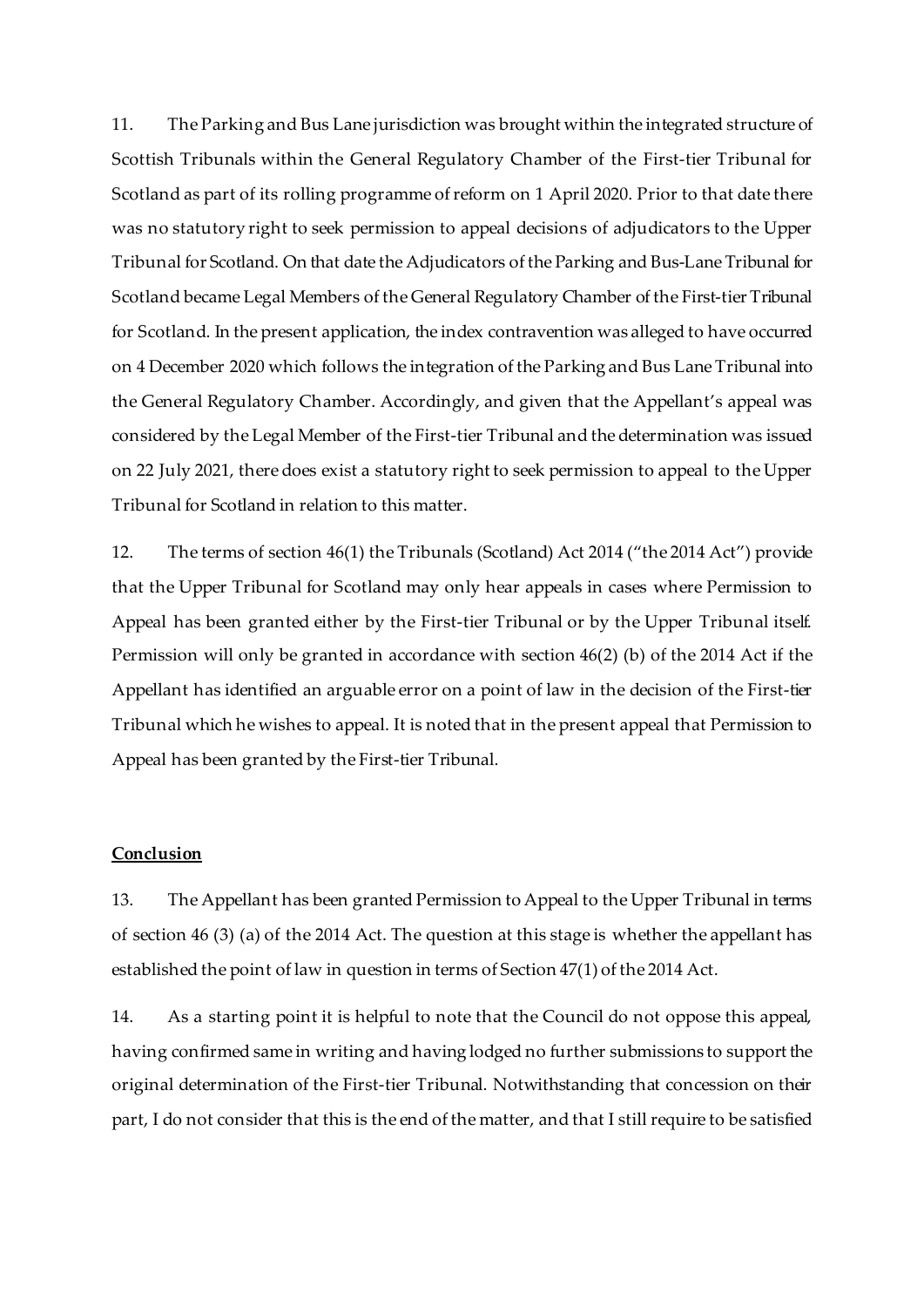that the appeal should be allowed on the point of law raised by the Appellant. In that regard I have noted that I should haveregard to determining whether the original Tribunal has made:

(i) an error of general law, such as the content of the law applied;

(ii) an error in the application of the law to the facts;

(iii) making findings for which there is no evidence or which is inconsistent with the evidence and contradictory of it; and

(iv) a fundamental error in approach to the case: for example, by asking the wrong question, or by taking account of manifestly irrelevant considerations, or by arriving at a decision that no reasonable tribunal could properly reach (see Advocate General for Scotland v Murray Group Holdings 2016 SC 201 at paras 42 to 43).

15. In the present appeal the position of the Appellant is as stated at paragraph 4 above. Essentially his position is two-fold. The first submission is to the effect that the Legal Member erred in law by not taking account of the fact that the signage in question was outside the boundary of the carpark and therefore did not apply to the bay in which his vehicle was parked. The Appellant submits that Highland Council have admitted in their own evidence that the "safety mesh fencing was erected bordering the car parks". Therefore, it is submitted that any such signage was on the other side of a dividing fence, and as such it would be reasonable to assume that its efficacy was in respect only of the area in which it is situated, that is on the other side of the fence. Accordingly it would be assumed that the signage had no effect within the areas of the car park not bounded by the fence. Secondly it is submitted that the Legal Member erred in law in the application of the 'reasonable driver' test. This latter submission relates to the evidence that Highland Council continued to advertise the availability of Long Stay parking, at a time when the only bays available were those ordinarily used for motor homes, and that in conjunction with the fact that Long Stay parking was being offered and the fact the "Motor Homes only" signage was outside the carpark, meant that a "reasonable driver" would have parked in the bay. I consider that both of these elements can be considered together.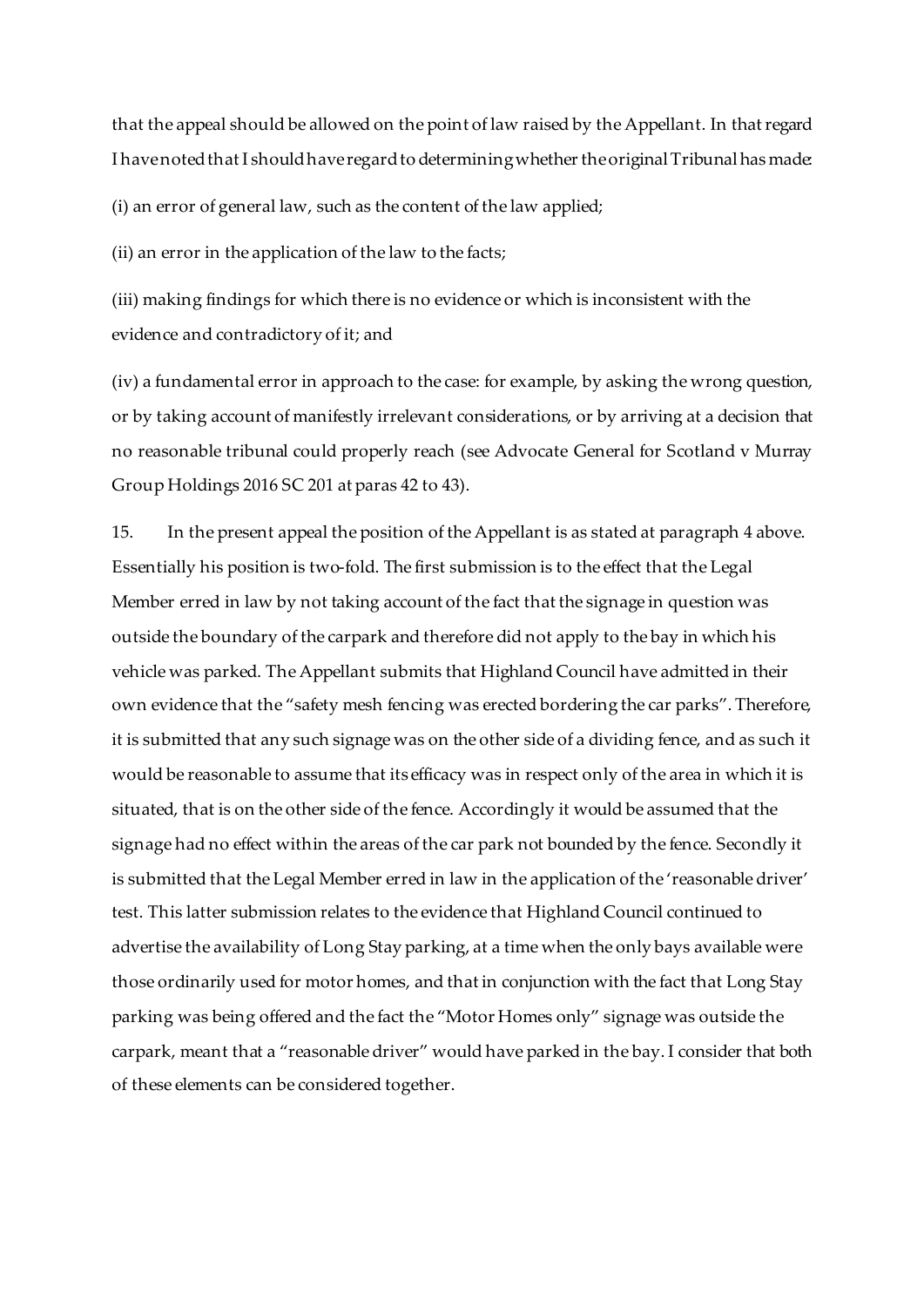16. In considering these elements I have noted that the position of the Appellant is not disputed by the Council. I have also noted that the relevant finding in fact by the Legal Member at first instance makes reference to the fact that there was said to be sufficient visible signage affixed to posts directly at the rear of the bay, and road markings to convey this restriction to any reasonably observant driver. The Legal member then goes on to state that:

"*The fact that the sign post is "behind" Heras fencing would not impact on the meaning or relevance of said signage in relation to the parking bay and no reasonable driver would consider said signage to be somehow "excluded" by the erection or positioning of said fencing, which does not obscure the sign. The combination of the wording of the road markings and signage is sufficient to clearly set out the relevant parking restriction."*

In this regard I am satisfied that the submissions of the Appellant have some validity. The erection of fencing would have the effect of delineating different areas of the car park in question. It would not have been an unreasonable assumption that the restrictions mentioned on the signage applied only in respect of that area contained within that delineation. Had the Council wished that the restrictions applied within two distinct and separate areas of the car park, then this should have been made apparent and additional signage, whether of a temporary nature or otherwise, should have been erected. In the circumstances as narrated the approach adopted by the Appellant does not appear to have been unreasonable. Accordingly I am unable to agree with the finding in fact by the Legal Member to the effect that the existence of signage behind fencing would have been of no significance so long as the signage can be read. In these circumstances I am satisfied that there has been an error of law and as such the appeal should succeed, and the original decision of the Legal Member is quashed.

17. Having reached this decision, I have considered the appropriate disposal in terms of Section 47(2) of the 2014 Act. Given the concession of the Council to the effect that they do not oppose the appeal, I am satisfied that it would be unnecessary and inappropriate to remit the case to the First-tier Tribunal. Accordingly the appeal is allowed and the Penalty is quashed.

*Notice to Parties*